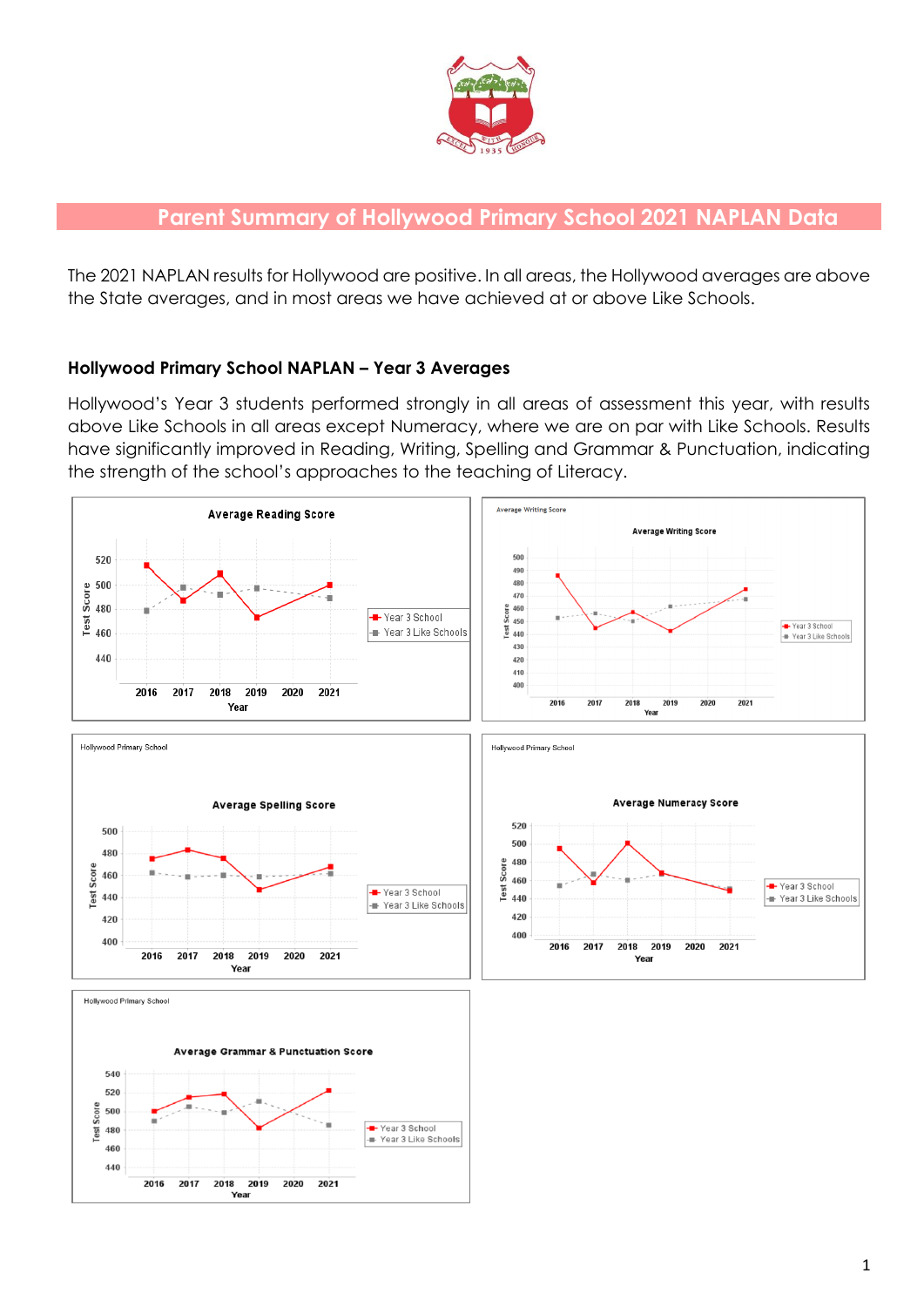#### **Hollywood Primary School NAPLAN – Year 5 Averages**

Hollywood's Year 5 students also performed strongly in the 2021 NAPLAN assessments, with the average results at or above those of Like Schools in all areas. In Year 5, results were particularly strong in Writing and Numeracy. Hollywood Year 5 students have maintained a trend of strong results in Numeracy, indicating the success of our problem-solving based approaches to mathematics instruction through the middle primary.



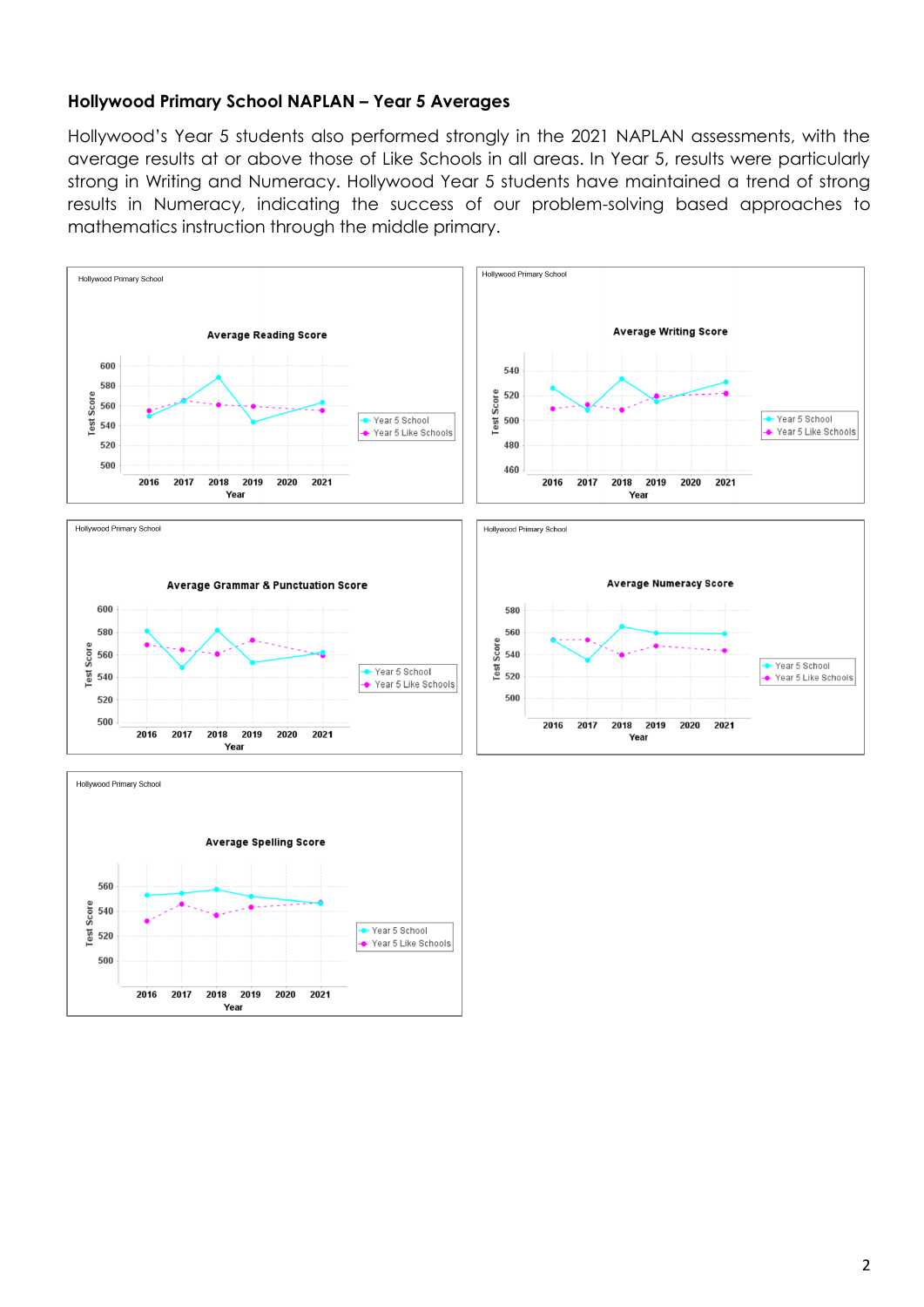## **Progress**

At Hollywood, we are particularly interested in the growth across cohorts between Year 3 and Year 5, to ensure that we are employing the most effective teaching practices to move students forward.

The graph below indicates that in conjunction with its reputation as a high-performing school achieving academic excellence, Hollywood students are consistently making a high level of progress, regardless of their starting point.

Noted in the graph, our progress this year has continued to sit within the desired quadrant, with progress made in Writing from 2019 to 2021 particularly strong. This is evidence of the success of our strongly embedded *Talk For Writing* program. The introduction of *Seven Steps to Writing Success* will ensure these strong results continue into the future as we extend students' writing capabilities.

To ensure we are still extending our students and adding progression to their learning at their individual level we use other data collection methods such as Progressive Achievement Testing (PAT) to determine areas that need a specific focus for our students.

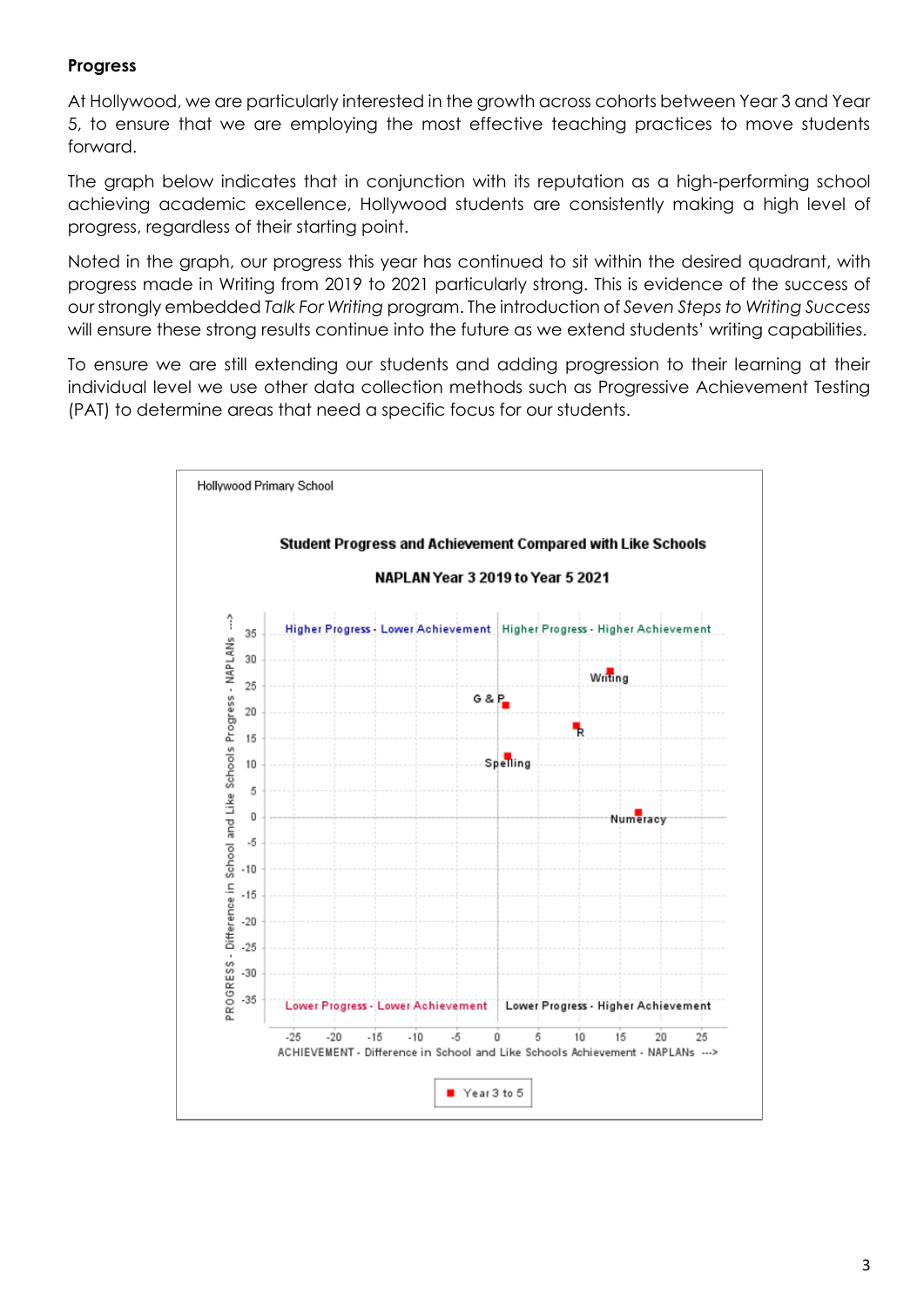#### **Hollywood Comparative Performance**

The table below shows the comparative performance summary for Hollywood Year 3 and 5 students over the past three years. 2021 results are pleasing as in all areas, we are at or above the expected school mean as predicted for us based on past years' performance. Year 3 Grammar and Punctuation was an area of strength based off historic performance with Hollywood students achieving 1.4 standard deviations above the expected mean in this assessment area.



# **The role of NAPLAN data in decision making**

At Hollywood, the focus is on supporting each student to achieve their best possible success, and data plays an essential role in tracking this. NAPLAN provides parents, teachers and schools with valuable information, but it is also one snapshot of student learning and not the whole picture, Data on individual students informs instruction, and data on classes and cohorts informs curriculum planning. The Administration Team and teachers use data continually as a key part of their decision making,

Data that the school receives is analysed at a whole-school level as a school improvement tool. NAPLAN data is valuable in supporting good teaching practice and is used alongside other internal and external data collection on student performance. Our teachers collaborate to interrogate student data, including what happens every day in classrooms, and external testing like NAPLAN, in order to inform the way they teach and to make adjustments to improve student learning.

# **Strategies to support student learning and achievement**

At Hollywood, a number of strategies are employed by teachers in order to maximise student learning. Improved student learning and progress made are often reflected in the school's NAPLAN results. These strategies include:

 A consistent approach to the explicit teaching of literacy and numeracy. This includes the *Talk For Writing* and *Seven Steps to Writing Success* programs, the explicit teaching of phonics, and a continued numeracy focus on problem solving through the *Bar Model* and